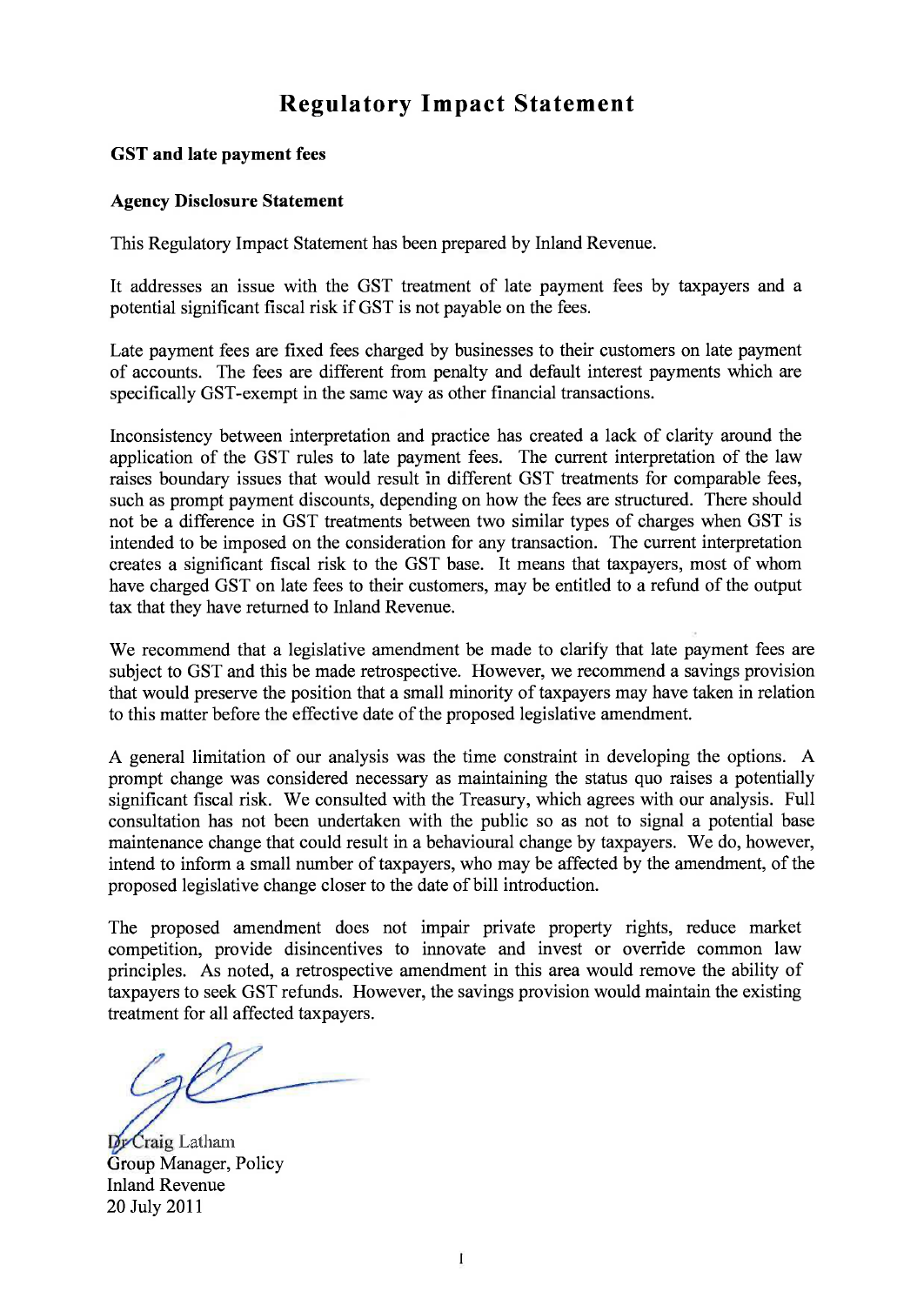## **STATUS QUO AND PROBLEM DEFINITION**

1. This statement considers options to address a recent issue relating to GST and late payment fees. Late payment fees are fixed fees charged by businesses to their customers in respect of the late payment of accounts – for example, a telephone company may charge their customers a set fee for the cost of administration if they do not pay their monthly telephone bill on time. These fees are common across a range of sectors and charging GST on these fees is a common practice among many businesses. The fees are different from penalty or default interest payments which are specifically GST-exempt under the Goods and Services Tax Act 1985 ("the GST Act") in the same way as financial transactions.

2. Under the GST Act, GST is only charged on a taxable supply. The term "supply" being very broadly defined in keeping with the policy of GST having the broadest base that is practically possible. However, under the current interpretation of the law, no GST should be imposed late payment types of fees as there is a lack of connection between the fee charged and the underlying supply of goods and services, even though they may represent the cost of administering the late payment. This is inconsistent with both the policy of a broad-based tax and with Inland Revenue's public statement to date which has been that while penalty interest is clearly not subject to GST, late payment fees are subject to GST.<sup>1</sup>

3. The current interpretation of the law raises boundary issues that would result in different GST treatments for comparable fees depending on how the fees are structured. There should not be a difference in GST treatments between two types of charges when GST is intended to be imposed on the consideration for any transaction. In this respect, late payment fees should be treated in the same manner as prompt payment discounts.

4. Inconsistency between interpretation and practice has created a lack of clarity around the application of the GST rules to late payment fees. If this is maintained, there will be an ongoing fiscal cost of around \$3.3 million per year. This would be the result of taxpayers who currently charge GST on late fees no longer charging it. Moreover, the same group of taxpayers may be entitled to a refund of the output tax that they have already returned to Inland Revenue. This is estimated to amount to a one-off revenue loss of approximately \$13.8 million.

### **OBJECTIVES**

5. The main objective is to clarify the current law around GST and late payment fees. A clarification to the law would also ensure that there is no potential ongoing fiscal risk resulting from the inconsistency between interpretation and practice. A further objective is to ensure that this need to remove the fiscal risk is balanced with the need to treat fairly those who have taken an interpretation that is justifiable under the current law.

### **REGULATORY IMPACT ANALYSIS**

6. The options we have identified are to maintain the status quo or to make a legislative amendment which would clarify that late payment fees are subject to GST. For base

**<sup>1</sup> See** *GST Treatment of Interest Charged on Overdue Accounts —* **TIB Volume Two No. 5 December (1990).**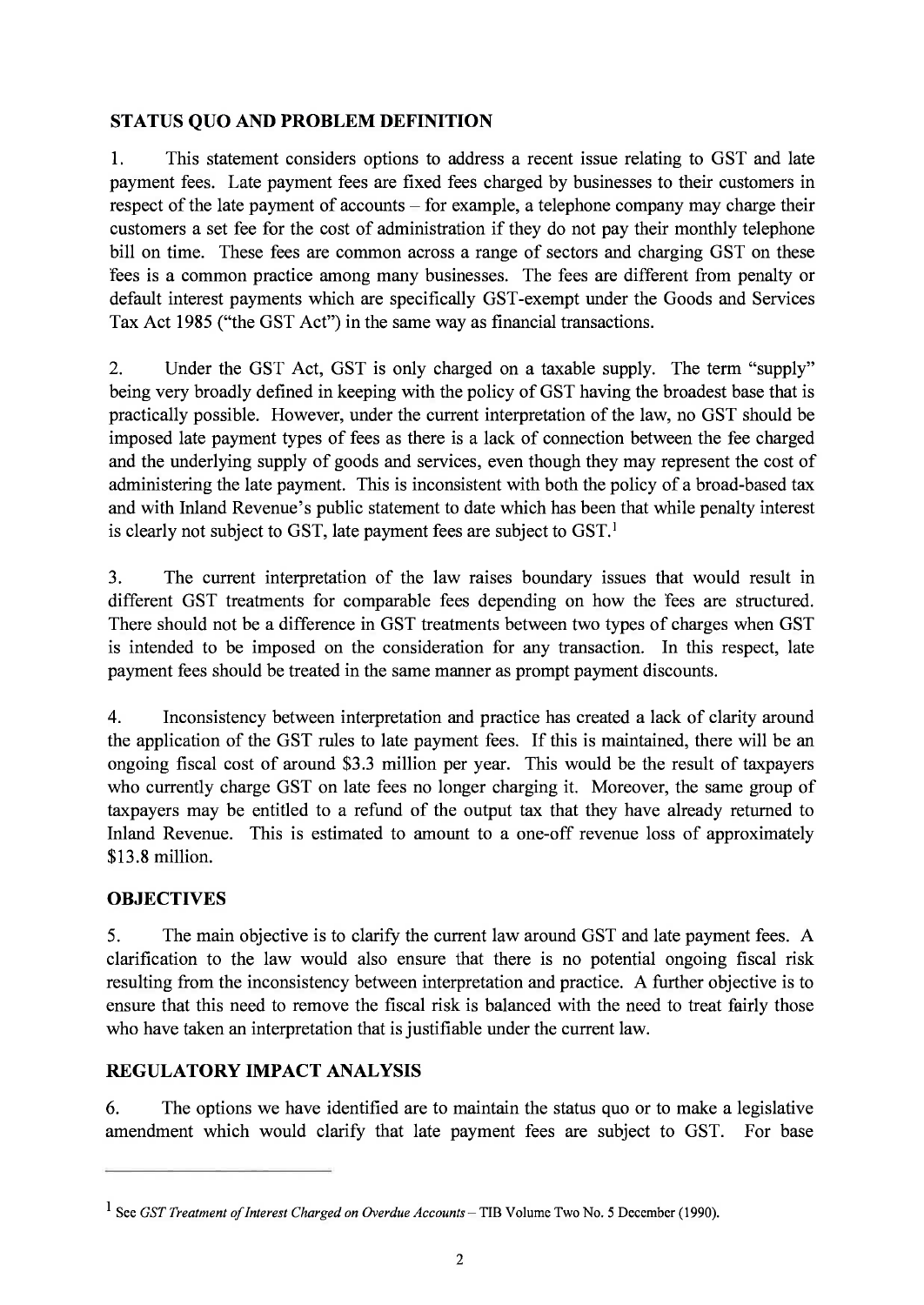maintenance reasons and to remove the fiscal risk resulting from the current interpretation of the rules, our preferred option is a legislative amendment.

# *Legislative amendment*

7. Our preferred option is that the application date of an amendment is aligned with the last year in which taxpayers can possibly argue for a refund of overpaid GST. Under the GST rules, the Commissioner must refund overpaid GST if he is satisfied that the amount of the refund represents an excess over the amount properly payable and the four-year time-bar in the Tax Administration Act 1994 has not expired. However, this time-bar is extended to eight years if the GST overpaid is the result of a clear mistake or simple oversight. Under this option, the effective date would be the date that is 8 years before the date of bill introduction, say from September 2003, with application for taxable periods ending on or after that date.

8. This option would also include a savings provision that would effectively preserve the positions that taxpayers may have taken in relation to this matter, say prior to the introduction of legislative amendment.

9. We recognise that a savings provision may give rise to concerns about the potential disparity between taxpayers who have applied the current law and have not charged GST on late fees, and those who, based on their understanding of the rules have charged GST. However, on balance, we believe that this concern is outweighed by both the need to treat fairly those who have taken an interpretation that is justifiable under the current law, and the need to remove the fiscal risks outlined.

# *Other legislative options considered*

10. Another option considered was a prospective legislative amendment – that is, an application date that would make GST chargeable on all late payment fees from the date of bill introduction. This option would prevent taxpayers from either adopting or continuing to rely on the recent interpretation of the current law from this date. Practically speaking, it means that taxpayers who had previously relied on the interpretation would not have to account for the GST that they did not charge during the periods before the introduction of the legislative change. Equally however, it would mean that taxpayers who had charged GST on late fees before the introduction of the amendment may be entitled to a refund of the output tax that they have returned to Inland Revenue. As noted above, the fiscal cost of this would be about \$13.8 million.

11. We also considered a retrospective amendment without a savings provision. This option would make it clear that GST has always been chargeable on these types of fees. In practice, it would prevent taxpayers who have already charged GST on their late payment fees from claiming refunds. A retrospective application date, however, would mean that taxpayers, who had relied on an interpretation that is justifiable under current law and not charged GST on their late payment fees, would now be accountable for the outstanding output tax from the effective date of the retrospective amendment.

12. The preferred option, therefore, represents a compromise between these alternative options. The inclusion of a savings provision allays concerns about enacting retrospective